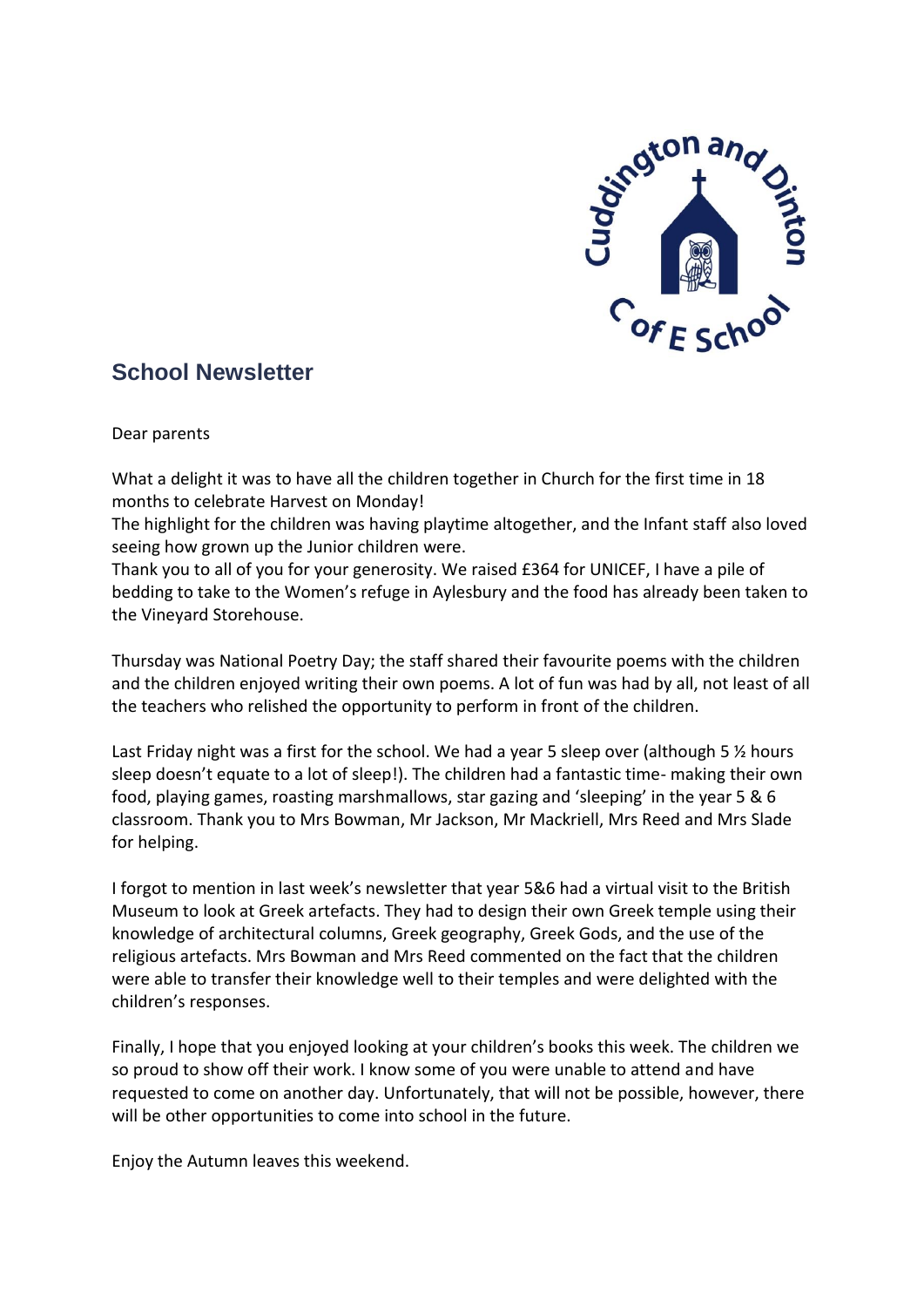## Mrs Price

## Transfer to Secondary School results for year 6

Mrs Allder sent a parent mail this week explaining that on Wednesday 13th October we will forward a letter which will give you instructions on how to log into the portal to obtain your child's test result from 3.30pm on Friday 15th October. Please ensure you keep the letter safe as it will contain a student ID number that you will need to access the result. Please do not attempt to log in to the system until after 3.30pm on the 15th October.

## Bags to School

Please remember to bring your bags2School for collection on Monday morning. The van comes early to collect the clothes, so the bags need to be left when you drop off your children please **do not drop off after this time** . The collection points will be at the Infant site under the Foundation class window; or at the Junior site in front of the hall window.

## Free Lego magazine

I found this link to a Free Lego Magazine for 5-9 year olds. Knowing what fans the children are of Lego, I thought it might be fun. <https://www.lego.com/en-gb/campaigns/kids/legolife/magazine>

## Parent Forum 15.10.21 at 1.30pm

This will be the first meeting of the term and I will send a zoom link to all the representatives.

Foundation- Louisa's Mum, Ms Gwynne Year 1- Amelie's Mum, Mrs Smith Year 2- April's Mum, Mrs Swain Year 3 – Zac's Mum, Mrs Redding Year 4 – Samuel's Mum, Ms Cuckoo Year 5 – Genevieve's Mum, Mrs Hadley Year 6 - Hannah's Mum, Mrs Traynor

### Meat Free Mondays

A brand-new meals challenge, an easy way for schools to encourage more sustainable and healthy lifestyles. It's also a fun, collaborative way for pupils to get their five-a-day, try some tasty new foods, and make informed decisions about our planet. Why not give Meat Free Monday a go today? [https://www.meatfreemondays.com](https://wwwmeatfreemondays.com/)

### Science Bazaar Saturday

'The secret life of the slow loris'

Oxford Brookes Science Bazaar Saturdays will be hosting a one hour interactive virtual session on Saturday 9 October at 11am - 12pm.

### Inloco fundraiser - help us raise £200

We've signed up again to a fundraiser with the childcare community Inloco. They'll donate £2 for every new member who joins Inloco and adds our organisation to their Inloco profile (adding the schools or clubs you're associated with helps you find child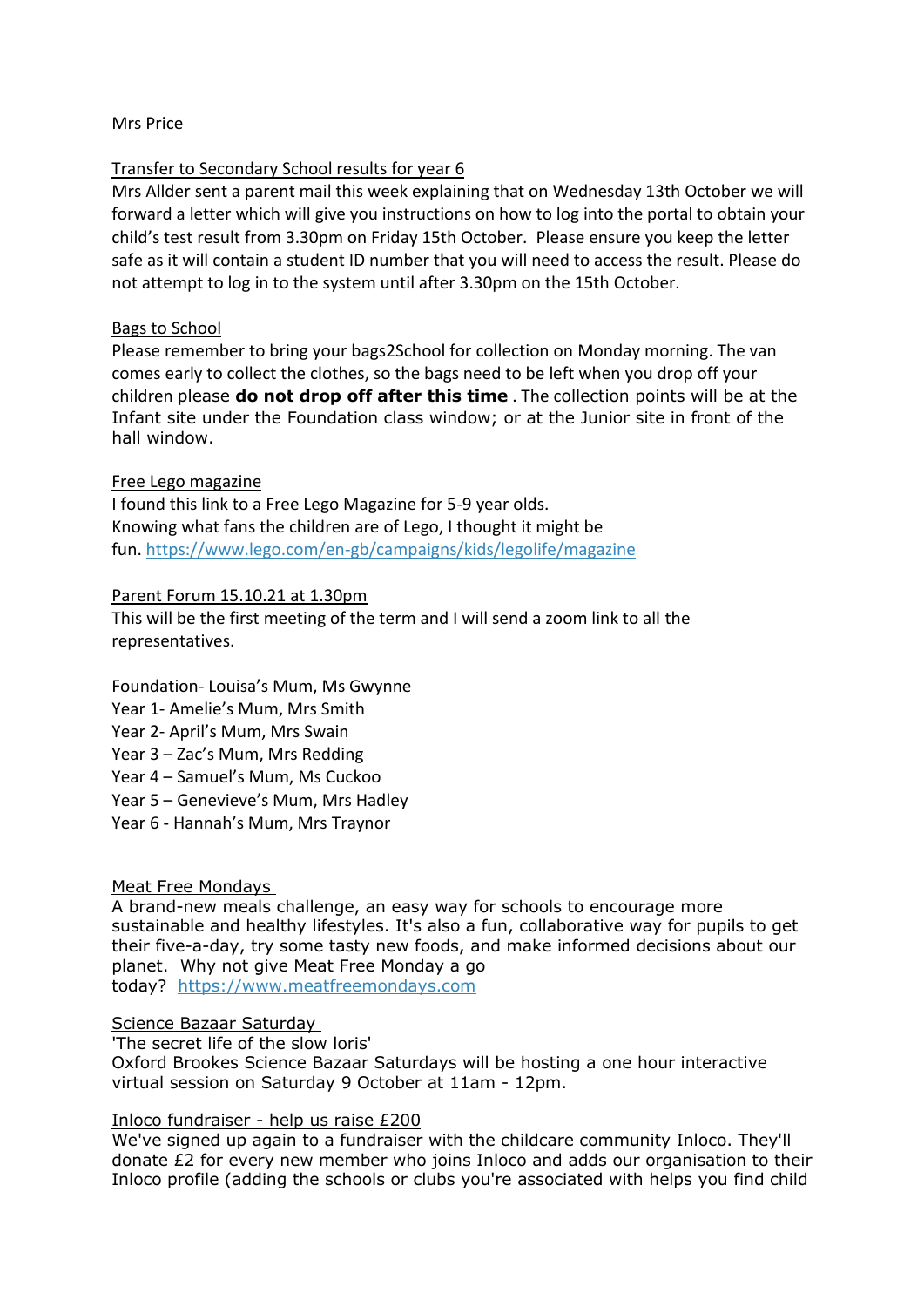carers with schools or families in common). You can find out more and join for free at [www.myinloco.com.](http://www.myinloco.com/) Please share this with your friends and the babysitters and local child carers you know and trust so we can raise some money. Follow and find out more here [@inloco.childcare](http://goog_1826971871/)

### **Important Dates -**

Bags2school 11th October Infant Family Service 14th October 11+ Results 15th October Parent Forum at 1.30pm 15th October Junior Family Service 21st October Inset Day closed for staff training 22nd October **Half Term 25th - 29th October** Return to school 1st November

#### **Payments Open -**

Harvest Donations for UNICEF Junior Hot lunches Y6 Residential to Willersley Castle School Donations



- F- Wilfred, Louisa
- 1- Jaden, Hugo
- 2- Ramir, Bomham
- 3- Mason, Max
- 4- George, Posie
- 5- Alex J , Ioanna, Harrison
- 6- Blake, Archie Dis



**Leaves**